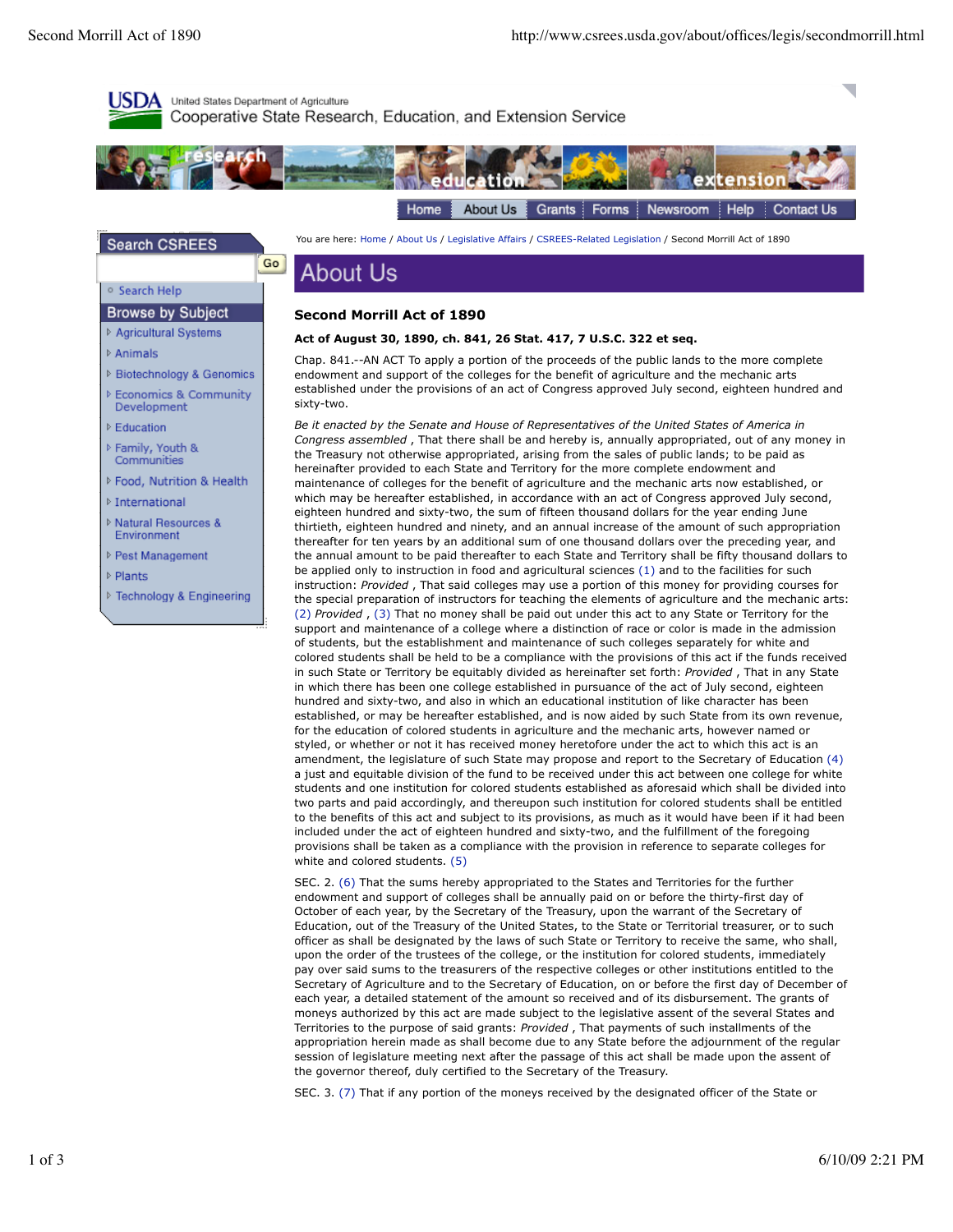Territory for the further and more complete endowment, support, and maintenance of colleges, or of institutions for colored students, as provided in this act, shall by any action or contingency, be diminished or lost, or be misapplied, it shall be replaced by the State or Territory to which it belongs, and until so replaced no subsequent appropriation shall be apportioned or paid to such State or Territory; and no portion of said moneys shall be applied, directly or indirectly, under any pretense whatever, to the purchase, erection, preservation, or repair of any building or buildings. An annual report by the president of each of said colleges shall be made to the Secretary of Agriculture, as well as to the Secretary of Education, regarding the condition and progress of each college, including statistical information in relation to its receipts and expenditures, its library, the number of its students and professors, and also as to any improvements and experiments made under the direction of any experiment stations attached to said colleges, with their cost and results, and such other industrial and economical statistics as may be regarded as useful, one copy of which shall be transmitted by mail free to all other colleges further endowed under this Act.

SEC. 4. (8) That on or before the first day of October in each year, after the passage of this act, the Secretary of Education shall ascertain and certify to the Secretary of the Treasury as to each State and Territory whether it is entitled to receive its share of the annual appropriation for colleges, or of institutions for colored students, under this act, and the amount which thereupon each is entitled, respectively, to receive. If the Secretary of Education shall withhold a certificate from any State or Territory of its appropriation the facts and reasons therefor shall be reported to the President, and the amount involved shall be kept separate in the Treasury until the close of the next Congress, in order that the State or Territory may, if it should so desire, appeal to Congress from the determination of the Secretary of Education. If the next Congress shall not direct such sum to be paid it shall be covered into the Treasury. And the Secretary of Health, Education, and Welfare is hereby charged with the proper administration of this law. (9)

SEC. 5. (10) There is authorized to be appropriated annually for payment to the Virgin Islands, American Samoa, (11) Guam, the Northern Mariana Islands, and the Trust Territory of the Pacific Islands (other than the Northern Mariana Islands) the amount they would receive under this Act if they were States. Sums appropriated under this section shall be treated in the same manner and be subject to the same provisions of law, as would be the case if they had been appropriated by the first sentence of this Act.

SEC. 6. (12) Congress may at any time amend, suspend, or repeal any or all of the provisions of this Act.

(1) The National Agricultural Research, Extension, and Teaching Policy Act Amendments of 1981, Public Law 97-98, 95 Stat. 1306, section 1421(a), amended the first section by deleting the words "agriculture, the mechanic arts," and all that follows through "industries of life" and inserting in lieu thereof the words "food and agricultural sciences".

(2) 7 U.S.C. 322. The Act of March 4, 1907, ch. 2907, 34 Stat. 1281, increased the amount appropriated annually from \$25,000 to \$50,000 and added the proviso.

(3) 7 U.S.C. 323.

(4) The words "Secretary of Education" are inserted on authority of the Department of Education Organic Act, Public Law 96-85, section 310, 93 Stat. 677. The Agriculture and Food Act of 1981, Public Law 97-98, 95 Stat. 1306, section 1419, transferred to the Secretary of Agriculture all the functions and duties of the Secretary of Education under the Act of August 30, 1890.

(5) The National Agricultural Research, Extension, and Teaching Policy Act Amendments of 1981 , Public Law 97-98, 95 Stat. 1312, section 1433, provided authority to award grants to upgrade 1890 land-grant college research facilities.

(6) 7 U.S.C. 324. The proviso at the end of section 2 is omitted from U.S.C. For authority for insertion of "Secretary of Education", see footnote 4. The Act of April 21, 1976, Public Law 94-273, 90 Stat. 378, section 9(l), substituted the words "October" and "December" for the words "July" and "September".

(7) 7 U.S.C. 325. For authority for insertion of "Secretary of Education", see footnote 4.

(8) 7 U.S.C. 326. The Act of April 21, 1976, Public Law 94-273, 90 Stat. 376, section 3(l), deleted "July" and inserted "October". For authority for insertion of "Secretary of Education", see footnote 4.

(9) 7 U.S.C. 321. For authority for insertion of "Secretary of Education", see footnote 4.

(10) 7 U.S.C. 326a. Added by the Act of June 23, 1972, Public Law 92-318, 86 Stat. 350, section 506(c). Original section 5 of the Act of August 30, 1890, with respect to annual reports by the Secretary of the Interior was repealed by the Act of May 29, 1928, 45 Stat. 99, section 74.

(11) Amended by the Education Amendments of 1980, Public Law 96-374, 94 Stat. 1502, section 1361(b), to add "American Samoa, and Micronesia". Further amended by the Act of August 27, 1986, Public Law 99-396, 100 Stat. 840, section 9(b), to delete "and Micronesia, and Guam" and insert "Guam, the Northern Mariana Islands, and the Trust Territory of the Pacific Islands (other than the Northern Mariana Islands)".